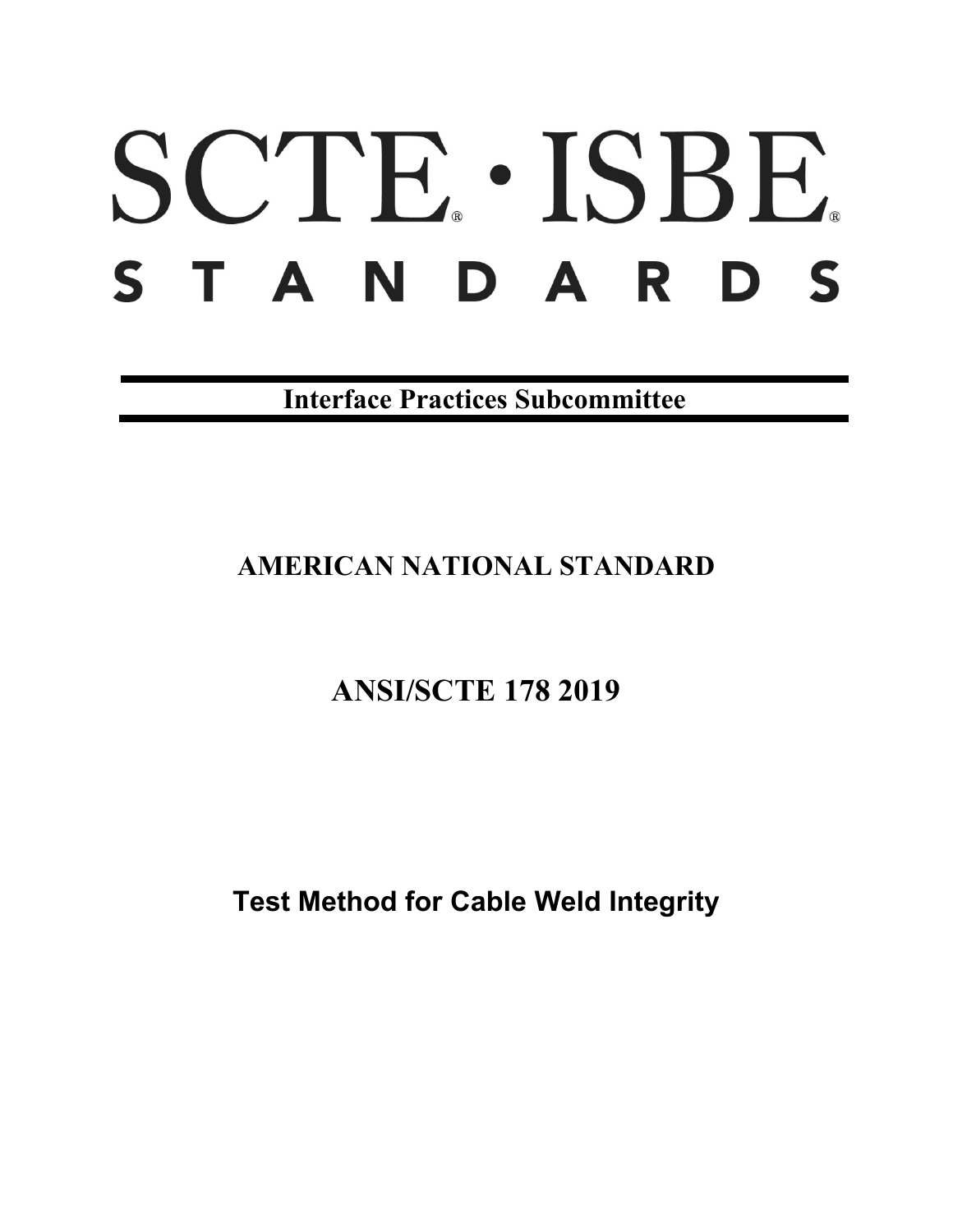# **NOTICE**

<span id="page-1-0"></span>The Society of Cable Telecommunications Engineers (SCTE) / International Society of Broadband Experts (ISBE) Standards and Operational Practices (hereafter called "documents") are intended to serve the public interest by providing specifications, test methods and procedures that promote uniformity of product, interchangeability, best practices and ultimately the long-term reliability of broadband communications facilities. These documents shall not in any way preclude any member or non-member of SCTE•ISBE from manufacturing or selling products not conforming to such documents, nor shall the existence of such standards preclude their voluntary use by those other than SCTE•ISBE members.

SCTE•ISBE assumes no obligations or liability whatsoever to any party who may adopt the documents. Such adopting party assumes all risks associated with adoption of these documents, and accepts full responsibility for any damage and/or claims arising from the adoption of such documents.

Attention is called to the possibility that implementation of this document may require the use of subject matter covered by patent rights. By publication of this document, no position is taken with respect to the existence or validity of any patent rights in connection therewith. SCTE•ISBE shall not be responsible for identifying patents for which a license may be required or for conducting inquiries into the legal validity or scope of those patents that are brought to its attention.

Patent holders who believe that they hold patents which are essential to the implementation of this document have been requested to provide information about those patents and any related licensing terms and conditions. Any such declarations made before or after publication of this document are available on the SCTE•ISBE web site at [http://www.scte.org.](http://www.scte.org/)

All Rights Reserved

© Society of Cable Telecommunications Engineers, Inc. 2019 140 Philips Road Exton, PA 19341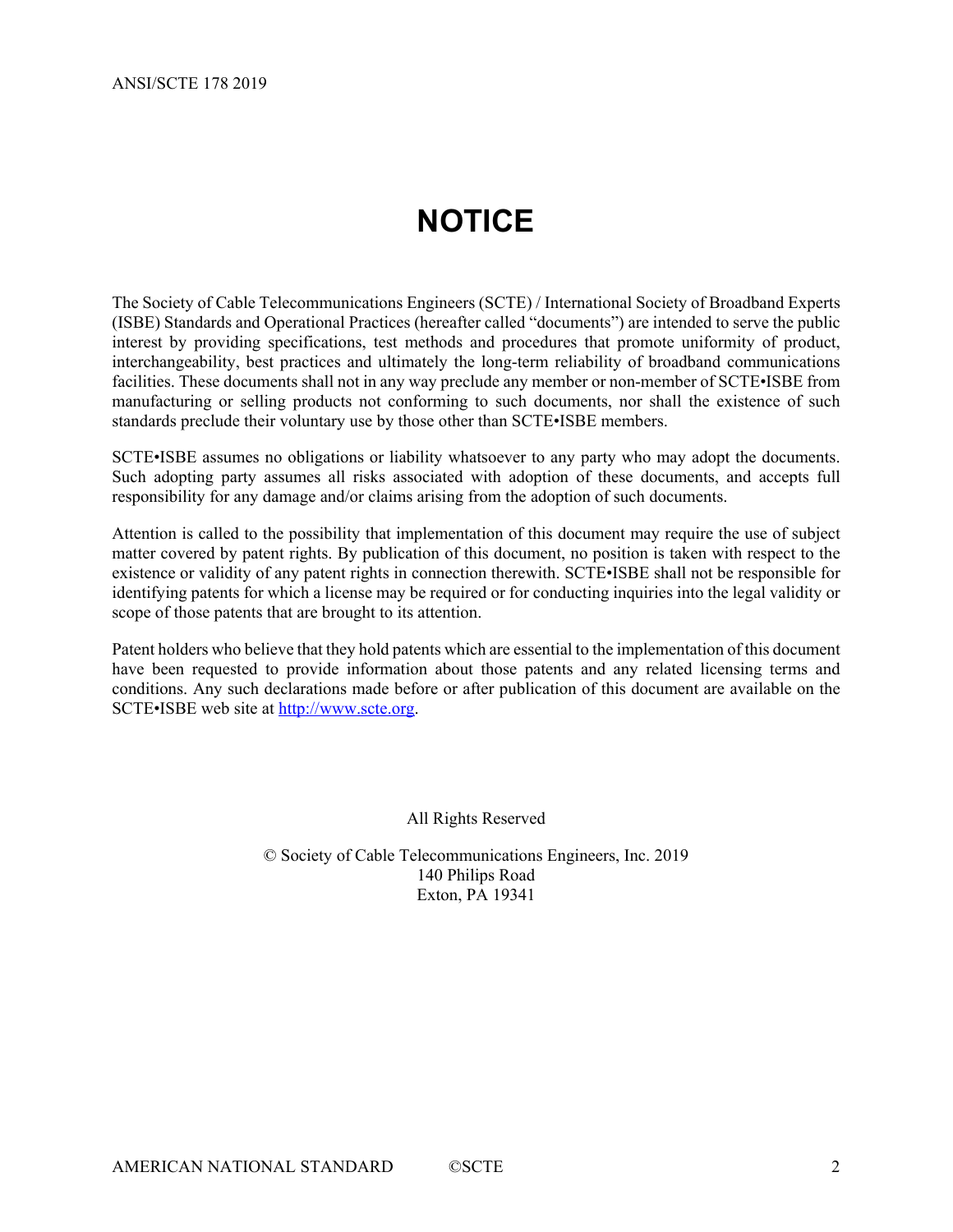<span id="page-2-0"></span>

| Title          |                                |                                                                                                                                                                                                                                     | <u>Page Number</u> |  |
|----------------|--------------------------------|-------------------------------------------------------------------------------------------------------------------------------------------------------------------------------------------------------------------------------------|--------------------|--|
| NOTICE         |                                |                                                                                                                                                                                                                                     |                    |  |
|                |                                |                                                                                                                                                                                                                                     | 3                  |  |
|                |                                |                                                                                                                                                                                                                                     | 5                  |  |
|                | 1.1.                           |                                                                                                                                                                                                                                     |                    |  |
|                | 1.2.                           | Benefits <b>Example 2018</b> Sensitive Automatic Contract of the Contract of the Contract of the Contract of the Contract of the Contract of the Contract of the Contract of the Contract of the Contract of the Contract of the Co | 5                  |  |
|                | 1.3. Intended Audience         |                                                                                                                                                                                                                                     | 5                  |  |
|                |                                | 1.4. Areas for Further Investigation or to be Added in Future Versions                                                                                                                                                              | 5                  |  |
| 2 <sup>1</sup> |                                |                                                                                                                                                                                                                                     | 5                  |  |
|                | <b>SCTE References</b><br>2.1. | <u> 1989 - Johann John Stoff, deutscher Stoffen und der Stoffen und der Stoffen und der Stoffen und der Stoffen</u>                                                                                                                 | 5                  |  |
|                |                                |                                                                                                                                                                                                                                     | 5                  |  |
|                | 2.3.                           |                                                                                                                                                                                                                                     | 5                  |  |
| $3_{-}$        |                                |                                                                                                                                                                                                                                     | 5                  |  |
|                | 3.1                            |                                                                                                                                                                                                                                     | 6                  |  |
|                | $3.2 -$                        |                                                                                                                                                                                                                                     | 6                  |  |
| 4.             |                                |                                                                                                                                                                                                                                     | 6                  |  |
| 5 <sub>1</sub> |                                |                                                                                                                                                                                                                                     | 6                  |  |
|                |                                |                                                                                                                                                                                                                                     | 6                  |  |
|                | 5.2                            |                                                                                                                                                                                                                                     | 6                  |  |
| 6.             | Equipment ____                 |                                                                                                                                                                                                                                     | 6                  |  |
| $7_{\cdot}$    |                                |                                                                                                                                                                                                                                     | 7                  |  |
|                |                                |                                                                                                                                                                                                                                     | 7                  |  |
|                |                                |                                                                                                                                                                                                                                     | 7                  |  |
|                | 7.3. Inspection                |                                                                                                                                                                                                                                     | 8                  |  |
| 8.             |                                |                                                                                                                                                                                                                                     | 8                  |  |
| 9.             |                                |                                                                                                                                                                                                                                     | 9                  |  |
|                | 9.1.                           |                                                                                                                                                                                                                                     | 9                  |  |
|                |                                |                                                                                                                                                                                                                                     | 9                  |  |
|                | 10. Expansion Cone Pictures    |                                                                                                                                                                                                                                     | 10                 |  |

# **Table of Contents**

# **List of Figures**

| <b>Title</b>                                               | Page Number |
|------------------------------------------------------------|-------------|
| Figure 1 - Samples Prepared for Testing                    | 8           |
| Figure 2 - Samples with Penetrant Applied                  | 8           |
| Figure 3 - Samples cut in half and with dielectric removed | 8           |
| Figure 4 - Samples developer applied                       | 9           |
| Figure 5 - Samples ready for inspection                    | 9           |
| Figure 6 - Mechanical Arbor Press                          | 10          |
| Figure 7 - Core Strip                                      | 10          |
| Figure 8 - Cone Expansion                                  | 11          |
| Figure 9 - Fifteen percent expansion                       | 11          |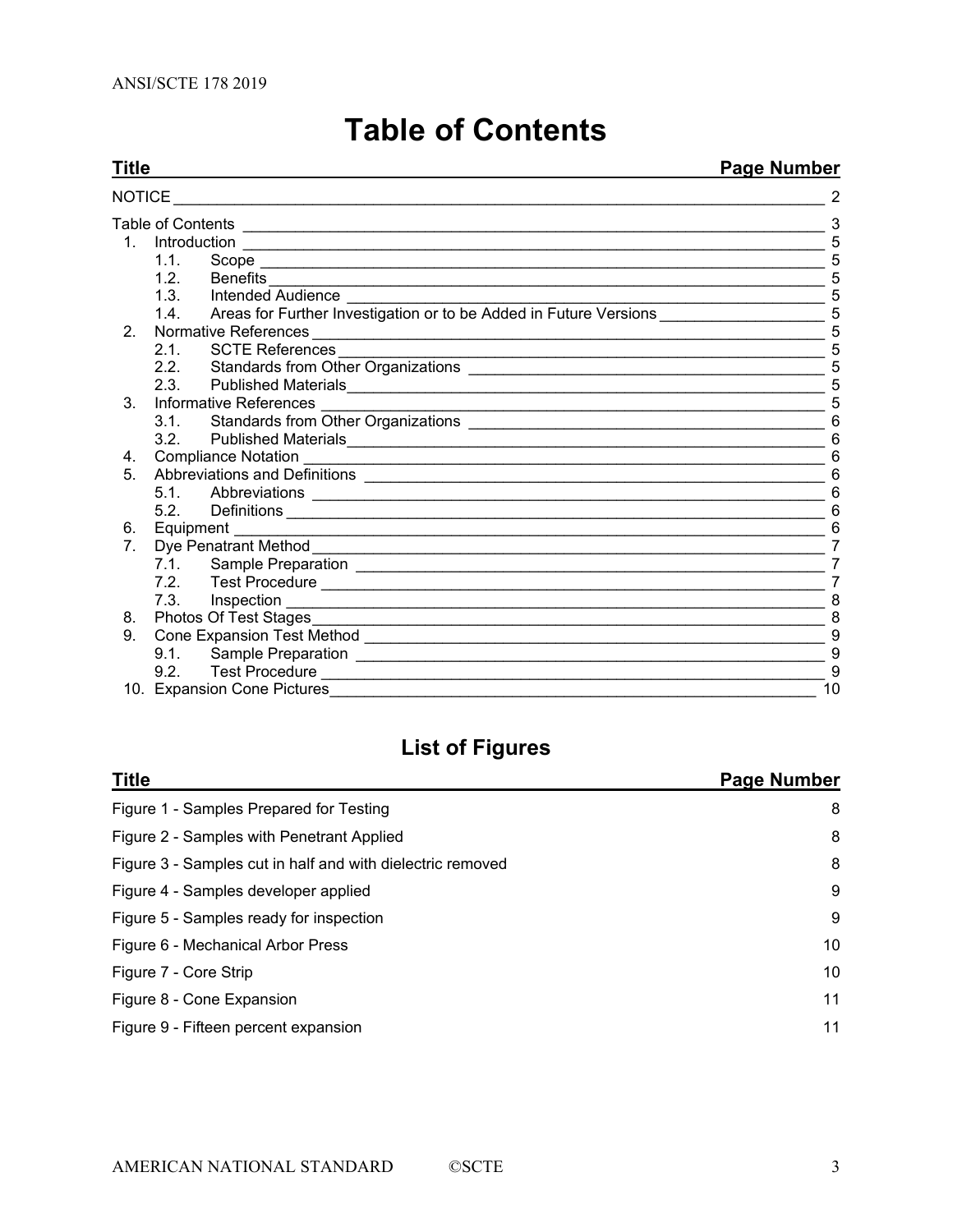# **List of Tables**

**Title Page Number** Table 1 - [Weld Integrity Inspection Test](#page-11-0) 12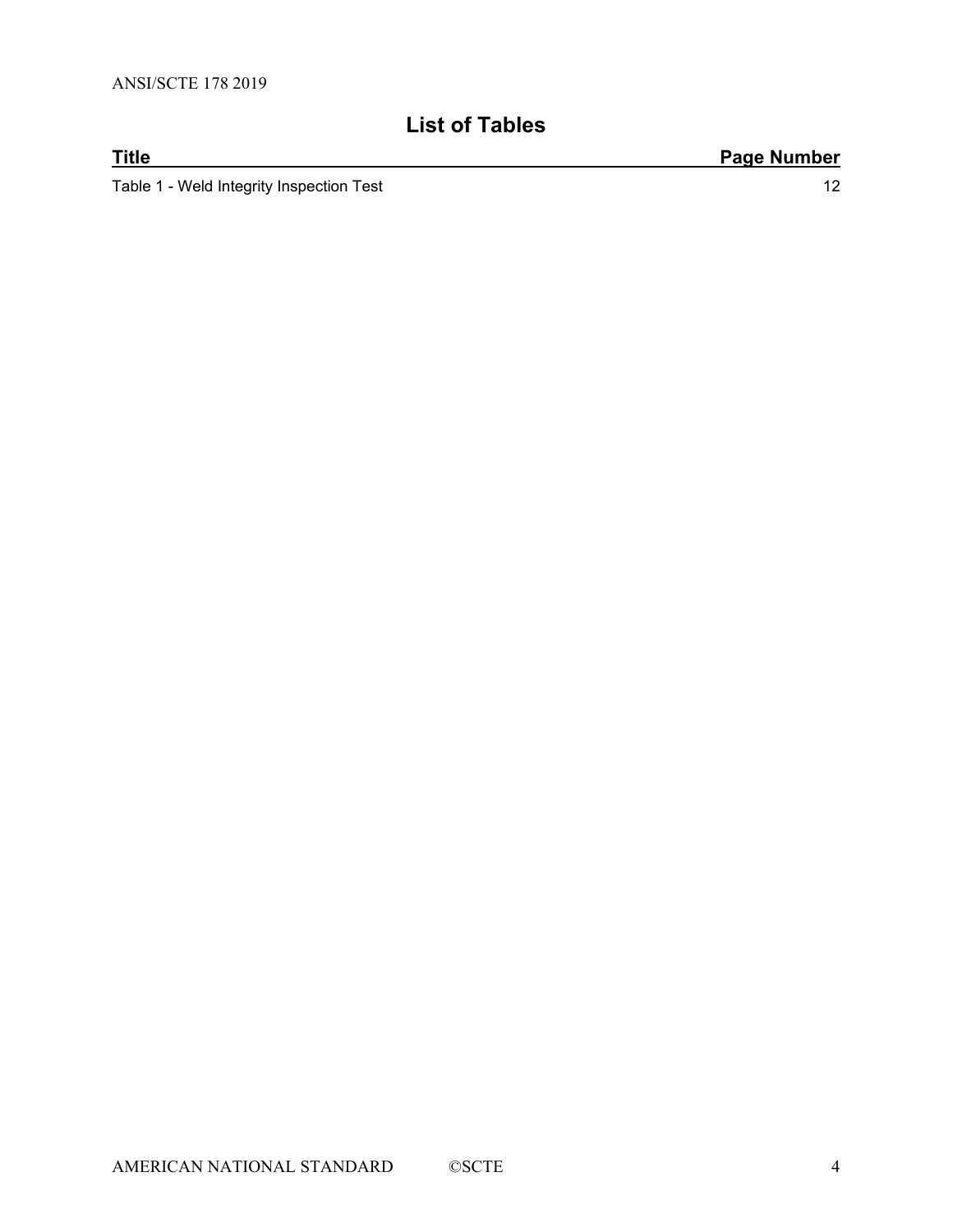# <span id="page-4-1"></span><span id="page-4-0"></span>**1. Introduction**

#### **1.1. Scope**

This test procedure provides methods for evaluating and determining defects along the welded seam of coaxial cables whose outer conductor shield is constructed of a welded, aluminum or copper strip. This procedure may be used to inspect finished coaxial cable's outer conductor; either smooth or corrugated.

Note: For instances where the bond of the dielectric to outer metallic sheath is too aggressive for removal, a cone-expansion test method section 5.0 is offered as an alternative.

## <span id="page-4-2"></span>**1.2. Benefits**

The use of these techniques will provide a standardized method to properly evaluate welded, seam coaxial cable performance. It will also provide a standard means of making comparisons between the performance of various coaxial cable manufacturers.

#### <span id="page-4-3"></span>**1.3. Intended Audience**

The intended audience for this specification, are manufactures, evaluation laboratories, and end-users with proper laboratories and equipment to perform this test described therein.

## <span id="page-4-4"></span>**1.4. Areas for Further Investigation or to be Added in Future Versions**

<span id="page-4-5"></span>At this time, there are no considerations being giving for further investigation.

# **2. Normative References**

The following documents contain provisions, which, through reference in this text, constitute provisions of this document. At the time of Subcommittee approval, the editions indicated were valid. All documents are subject to revision; and while parties to any agreement based on this document are encouraged to investigate the possibility of applying the most recent editions of the documents listed below, they are reminded that newer editions of those documents might not be compatible with the referenced version.

## <span id="page-4-6"></span>**2.1. SCTE References**

<span id="page-4-7"></span>• No normative references are applicable.

## **2.2. Standards from Other Organizations**

<span id="page-4-8"></span>• No normative references are applicable.

## **2.3. Published Materials**

• No normative references are applicable.

# <span id="page-4-9"></span>**3. Informative References**

The following documents might provide valuable information to the reader but are not required when complying with this document.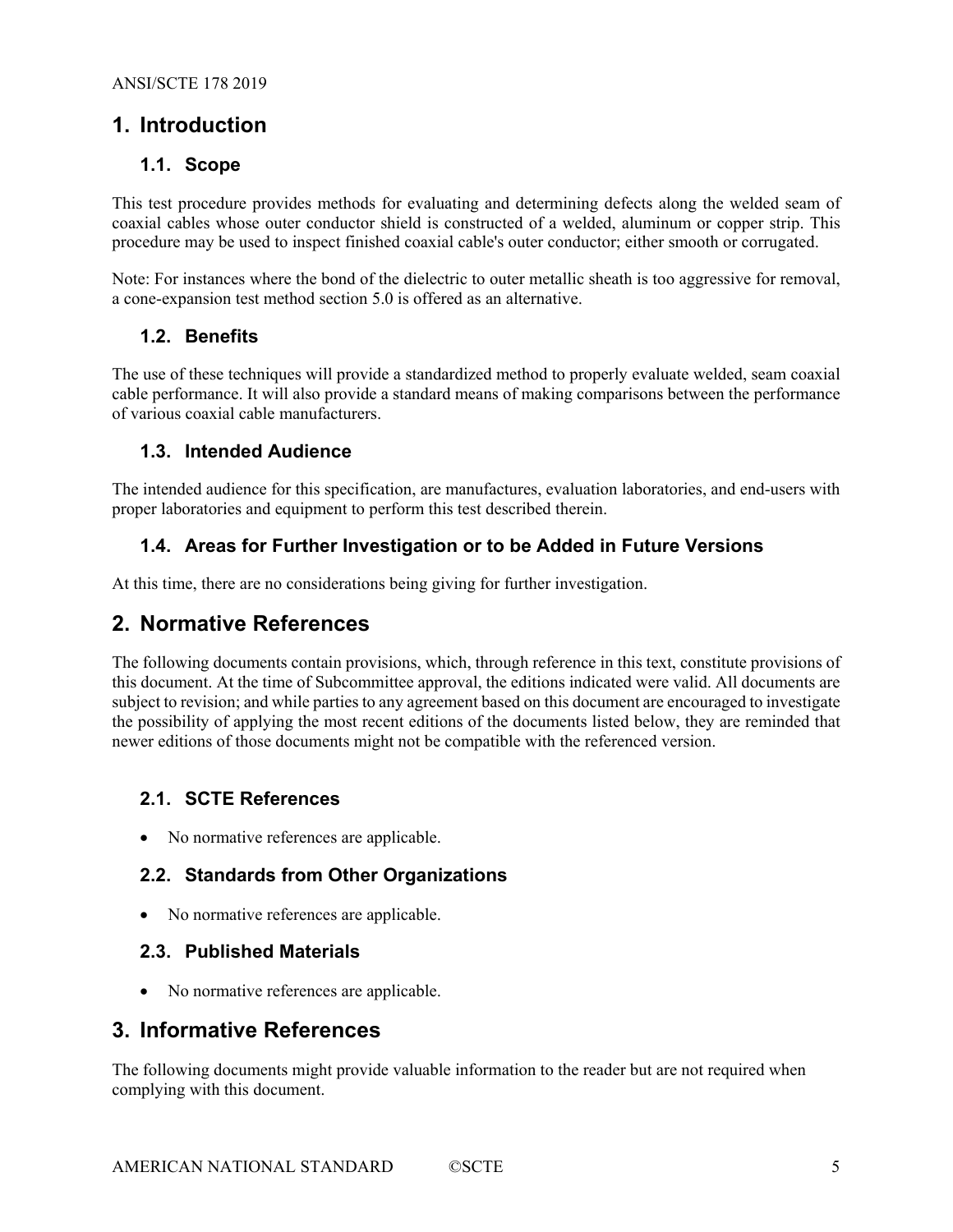## <span id="page-5-0"></span>**3.1. Standards from Other Organizations**

<span id="page-5-1"></span>• No informative references are applicable.

#### **3.2. Published Materials**

• No informative references are applicable.

# <span id="page-5-2"></span>**4. Compliance Notation**

| shall      | This word or the adjective "required" means that the item is an              |  |  |
|------------|------------------------------------------------------------------------------|--|--|
|            | absolute requirement of this document.                                       |  |  |
| shall not  | This phrase means that the item is an absolute prohibition of this           |  |  |
|            | document.                                                                    |  |  |
| forbidden  | This word means the value specified shall never be used.                     |  |  |
|            | This word or the adjective "recommended" means that there may exist          |  |  |
| should     | valid reasons in particular circumstances to ignore this item, but the       |  |  |
|            | full implications should be understood and the case carefully weighted       |  |  |
|            | before choosing a different course.                                          |  |  |
|            | This phrase means that there may exist valid reasons in particular           |  |  |
| should not | circumstances when the listed behavior is acceptable or even useful,         |  |  |
|            | but the full implications should be understood and the case carefully        |  |  |
|            | weighed before implementing any behavior described with this label.          |  |  |
|            | This word or the adjective " <i>optional</i> " means that this item is truly |  |  |
|            | optional. One vendor may choose to include the item because a                |  |  |
| may        | particular marketplace requires it or because it enhances the product,       |  |  |
|            | for example; another vendor may omit the same item.                          |  |  |
|            | Use is permissible for legacy purposes only. Deprecated features may         |  |  |
| deprecated | be removed from future versions of this document. Implementations            |  |  |
|            | should avoid use of deprecated features.                                     |  |  |

# <span id="page-5-3"></span>**5. Abbreviations and Definitions**

#### <span id="page-5-4"></span>**5.1. Abbreviations**

## <span id="page-5-5"></span>**5.2. Definitions**

| ,我们就会在这里,我们就会在这里,我们就会在这里,我们就会在这里,我们就会在这里,我们就会在这里,我们就会在这里,我们就会在这里,我们就会在这里,我们就会在这里                                       |
|------------------------------------------------------------------------------------------------------------------------|
|                                                                                                                        |
|                                                                                                                        |
|                                                                                                                        |
|                                                                                                                        |
|                                                                                                                        |
| <u> 2001 - Ann an t-Èireann an t-Èireann an t-Èireann an t-Èireann an t-Èireann an t-Èireann an t-Èireann an t-Èir</u> |
|                                                                                                                        |

# <span id="page-5-6"></span>**6. Equipment**

The following equipment is needed in order to perform the weld integrity test with dye penetrant. In some instances, a manufacturer or part number may be provided for example or reference. This does not exclude the use of equivalent materials from alternative suppliers. See equipment listed below.

- Coaxial cable cutters, Jacket removal tool, or utility knife
- Shop cloths or cotton rags / towels
- Band or Scroll saw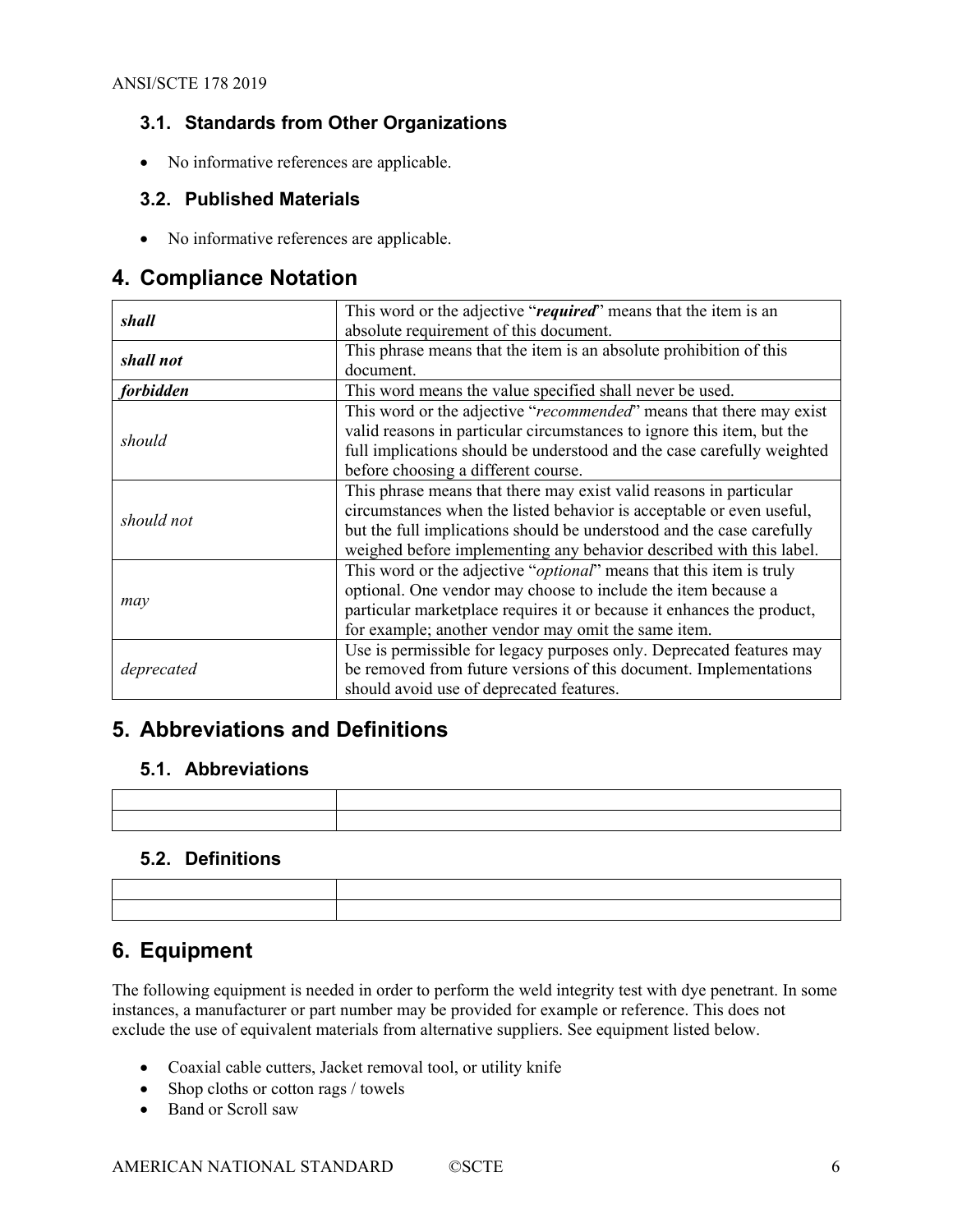- Solvent / Degreaser (example Magaflux® Spotcheck® SKC-S Cleaner / Remover or equivalent)
- Penetrant (example Magaflux® Spotcheck® SKL-SP1 Penetrant or equivalent)
- Developer (example Magaflux® Spotcheck® SKD-S2 Developer or equivalent)
- Vented fume hood or a well-ventilated work area
- Arbor Press or Compression Tester
- Expansion Cones (Specific diameters / angles for finished cable sizes See appendix)
- Cable Preparation / Coring Tools

Note: Carefully read and review all instructions with the chemical agents, assuring that safety precautions are observed and followed.

# <span id="page-6-0"></span>**7. Dye Penatrant Method**

#### <span id="page-6-1"></span>**7.1. Sample Preparation**

- Obtain the necessary welded outer conductor cable samples as required. Sample length should be a minimum of 18 inches (457 mm)
- Provide a smooth, flush cut on each end of the sample, using a scroll or band saw.
- Place end-cap on end or seal via alternative method to prevent dye penetrant from compromising the sample(s) from the cut ends.
- Ensure outer surface of samples are free from foreign materials, paint, grease, oils, etc.
- Pre-clean samples by liberally applying solvent / cleaner; i.e. SKC-S Cleaner / Remover. Repeat this step and dry thoroughly with a clean cloth as shown in [Figure 1.](#page-7-2)

#### <span id="page-6-2"></span>**7.2. Test Procedure**

- 1. Apply penetrant liberally to the outer conductor surface ensuring the weld seam is coated. The penetrant can be applied via spray or brush. If penetrant pulls back into droplets, re-clean or wipe with solvent / cleaner and repeat application of penetrant.
- 2. Allow penetrant to remain on part for a minimum of 5 minutes, 10 minutes maximum. Extended exposure to the penetrant will not affect the results.
- 3. After sufficient time has been allowed, gently wipe the penetrant from the outer surface of the samples with a clean cloth or towel as seen in [Figure 2.](#page-7-3) Remove excess surface penetrant with clean cloth, pre-moistened with the solvent / cleaner. DO NOT flush the surface with the cleaner. This will alter the results of the test.
- 4. After samples has been cleaned, using a band or scroll saw, cut sample approximately in half along the longitudinal axis of the cable. Ensure that the cut is relatively 90° perpendicular to the weld seam Remove the dielectric from the half of the sample which contains the weld seam. Care should be taken to not place unnecessary stress on the weld area as shown in [Figure 3.](#page-7-4) Some cables that are bonded more aggressively than others may require a heat gun to remove the dielectric from the weld seam to keep from placing unnecessary stress and flex to the sample weld area
- 5. Shake the developer spray can vigorously until the agitators rattle inside, or thoroughly stir bulk developer. Spray the inside portion of the weld seam with Spotcheck<sup>®</sup> Developer, just enough to wet the part thinly and evenly, no more. Proper thickness will dry to a thin white layer. Too much developer will mask indications; too little will not develop the indication sufficiently. For ease of application, hold the spray can or bottle 8 to 12 inches above the part and spray short sections at a time. Allow 10 minutes minimum for the developer to dry as shown in [Figure 5.](#page-8-4)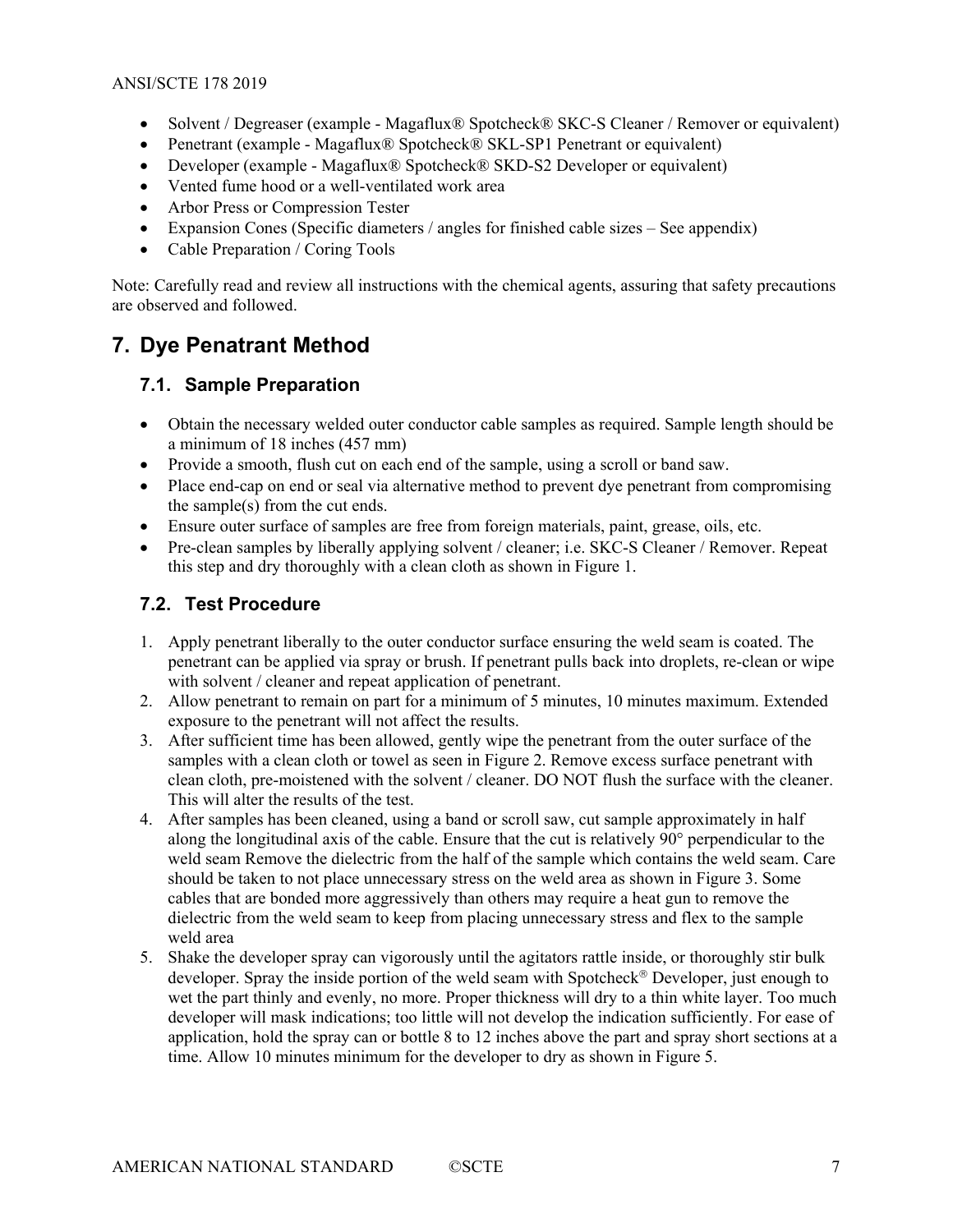## <span id="page-7-0"></span>**7.3. Inspection**

After samples have thoroughly dried, visually inspect for evidence of red penetrant on the inner surface of the outer conductor. Place two marks 12 inches apart within the 18-inch prepared sample length. Record the type of penetrant evidence and the number of dots or lines within the marked 12-inch section. A line or dotted line marks a crack. A dot is an indication of porosity, shrinkage, lack of bond, or pinhole.

Record the type of penetrant evidence within the sample length, and number each for samples tested.

# <span id="page-7-1"></span>**8. Photos Of Test Stages**



**Figure 1 - Samples Prepared for Testing**

<span id="page-7-2"></span>

**Figure 2 - Samples with Penetrant Applied**

<span id="page-7-4"></span><span id="page-7-3"></span>

**Figure 3 - Samples cut in half and with dielectric removed**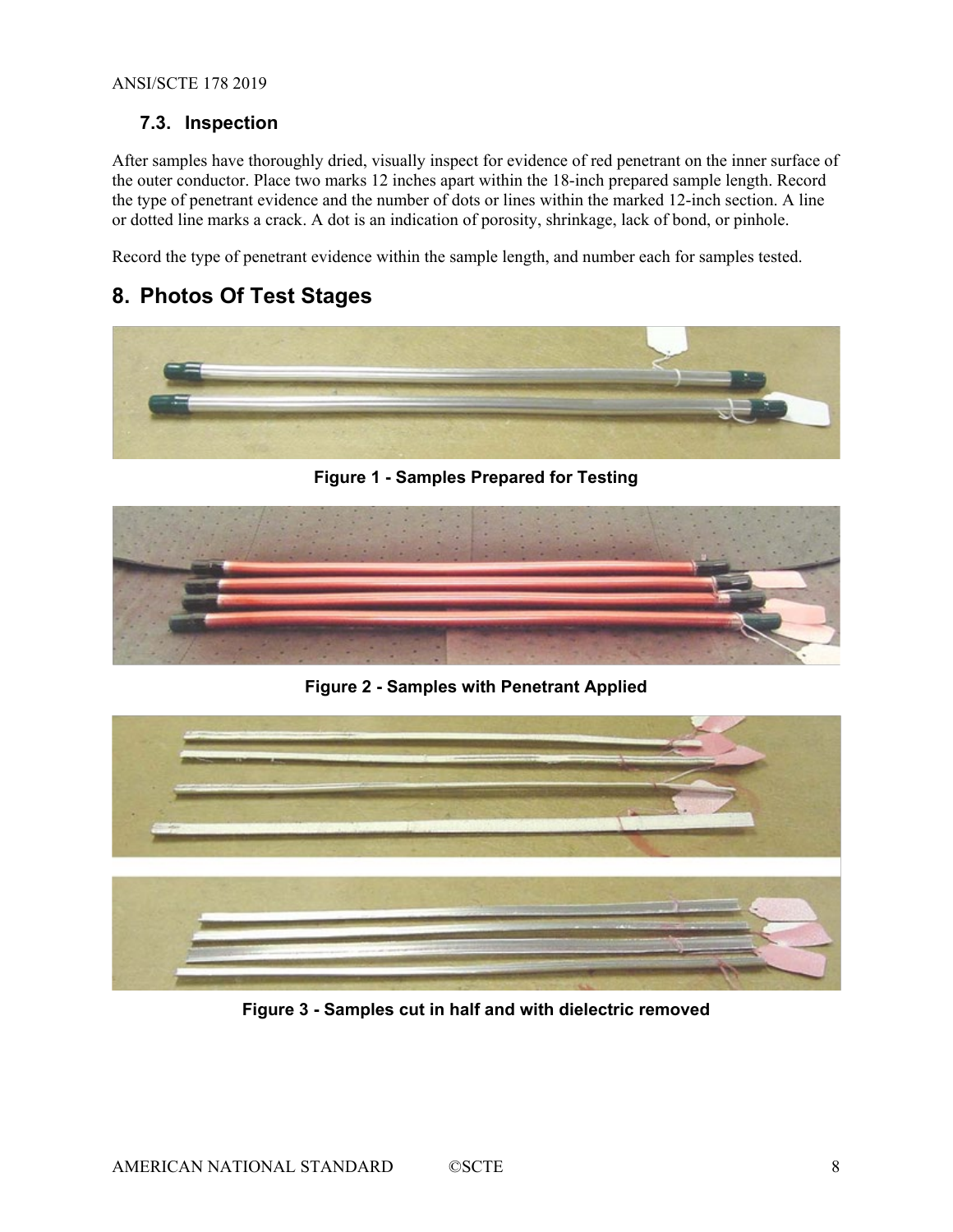#### ANSI/SCTE 178 2019



**Figure 4 - Samples developer applied**

<span id="page-8-3"></span>

**Figure 5 - Samples ready for inspection**

# <span id="page-8-4"></span><span id="page-8-0"></span>**9. Cone Expansion Test Method**

## <span id="page-8-1"></span>**9.1. Sample Preparation**

Obtain the necessary welded outer conductor cable samples as required. Sample length should be a minimum of 12 inches (305 mm)

Provide a smooth, flush cut on each end of the sample, using a scroll or band saw.

Remove outer jacket, floodants, and dielectric as if preparing for connector installation. Ensure a minimum of 1inch of the outer conductor is fully exposed. (without jacket or dielectric)

<span id="page-8-2"></span>Remove excess cable from other end with saw, remaining sample for testing shall be  $4 \pm 0.5$  inches.

#### **9.2. Test Procedure**

- 1. Place expansion cone for the cable diameter under test, on the anvil of the arbor or bottom plate of the compression device as shown in [Figure 7.](#page-9-2)
- 2. Place end of sample to be tested over the entry portion of the expansion cone. Sample is to remain vertical and perpendicular to the vertical axis of the expansion cone as shown in [Figure 8.](#page-10-0)
- 3. Slowly bring the traveling member of the arbor press or compression tester upon the flush-cut end of the sample.
- 4. Gradual and increasing pressure is applied until the sample inner diameter (ID) has expanded to 15 percent of the initial ID or the outer conductor/weld has split.
- 5. Record location of the split of the outer conductor; i.e. Along the weld seam or area not along the weld seam.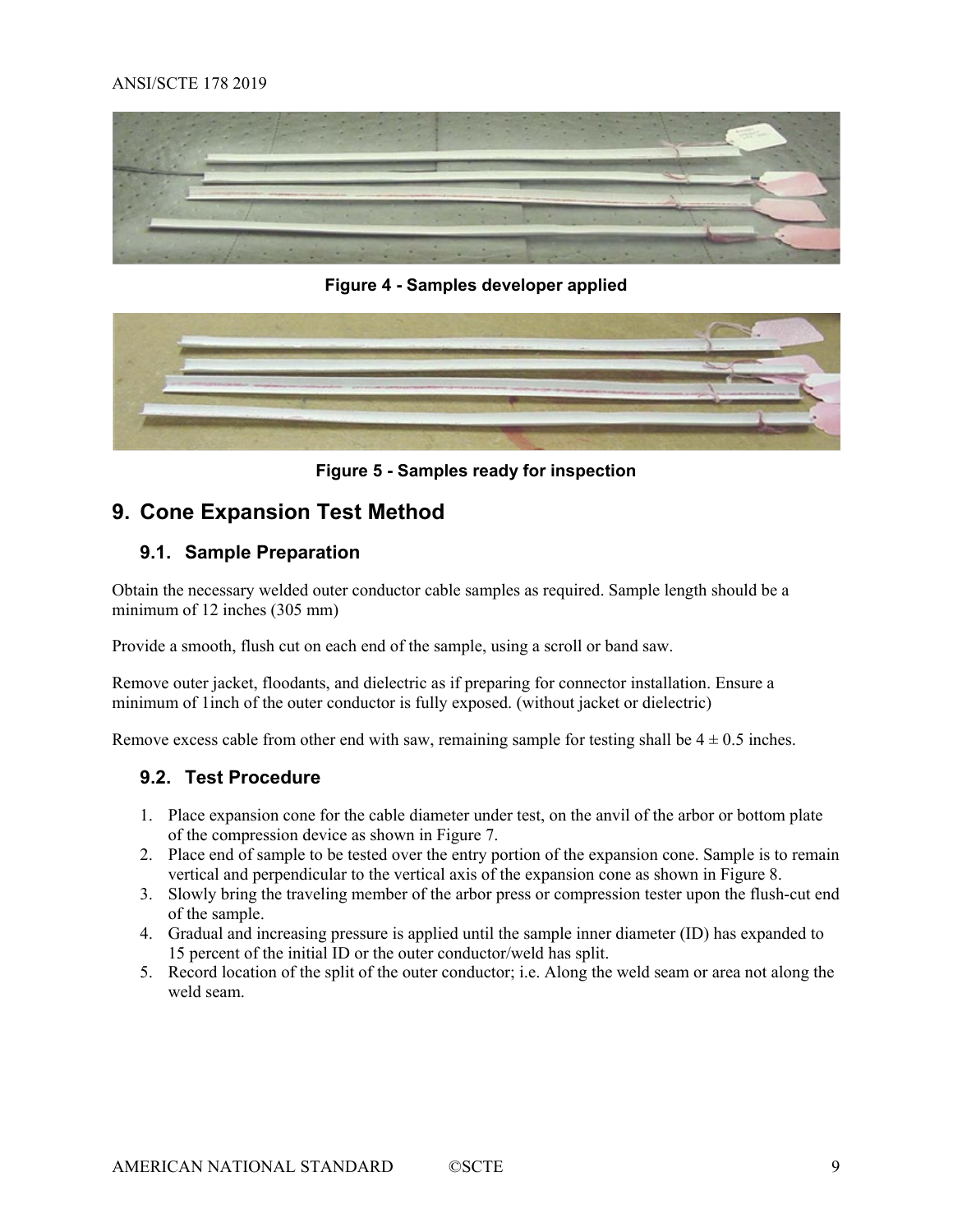# <span id="page-9-0"></span>**10. Expansion Cone Pictures**



**Figure 6 - Mechanical Arbor Press**

<span id="page-9-2"></span><span id="page-9-1"></span>

# **Figure 7 - Core Strip**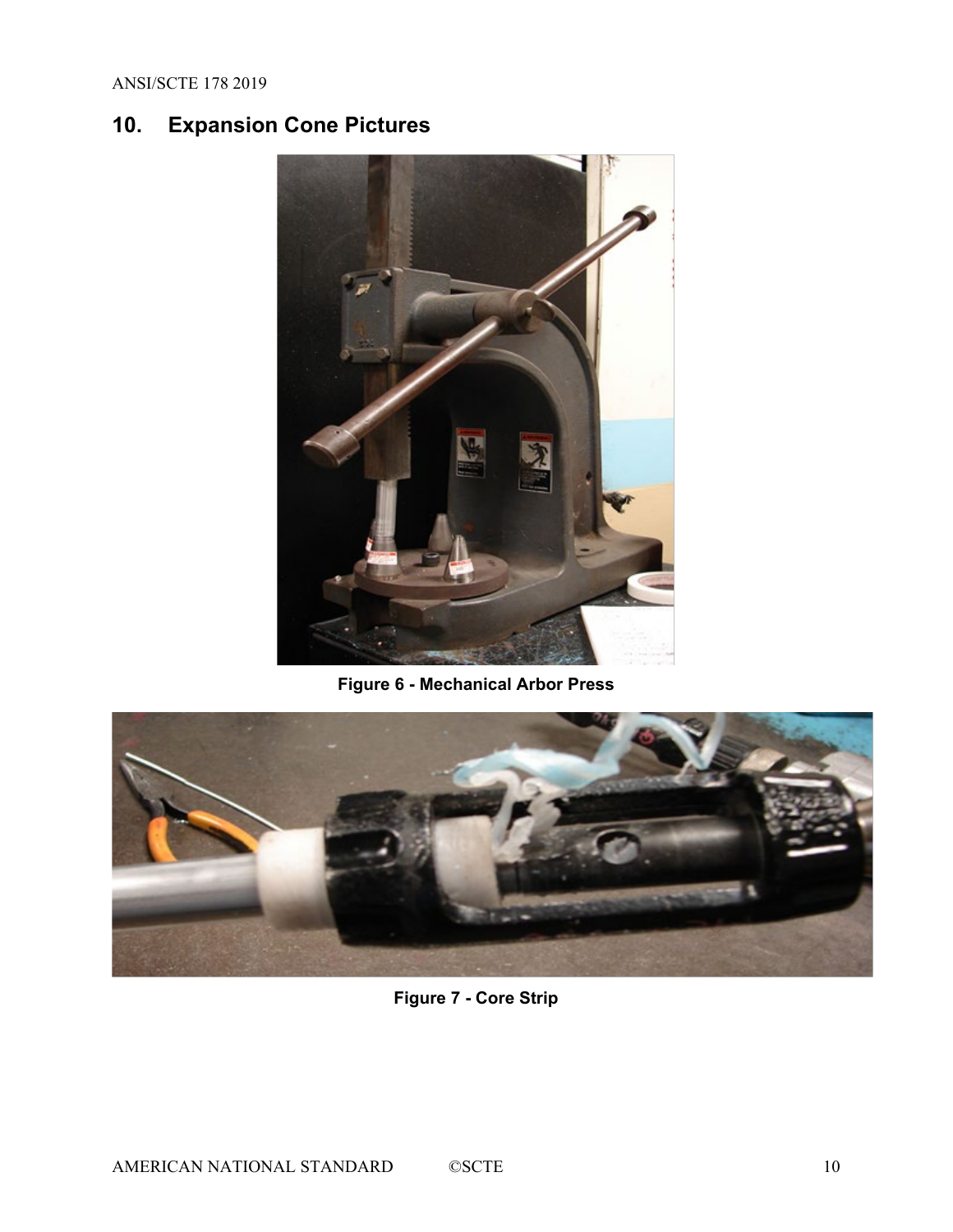#### ANSI/SCTE 178 2019



**Figure 8 - Cone Expansion**

<span id="page-10-1"></span><span id="page-10-0"></span>

**Figure 9 - Fifteen percent expansion**